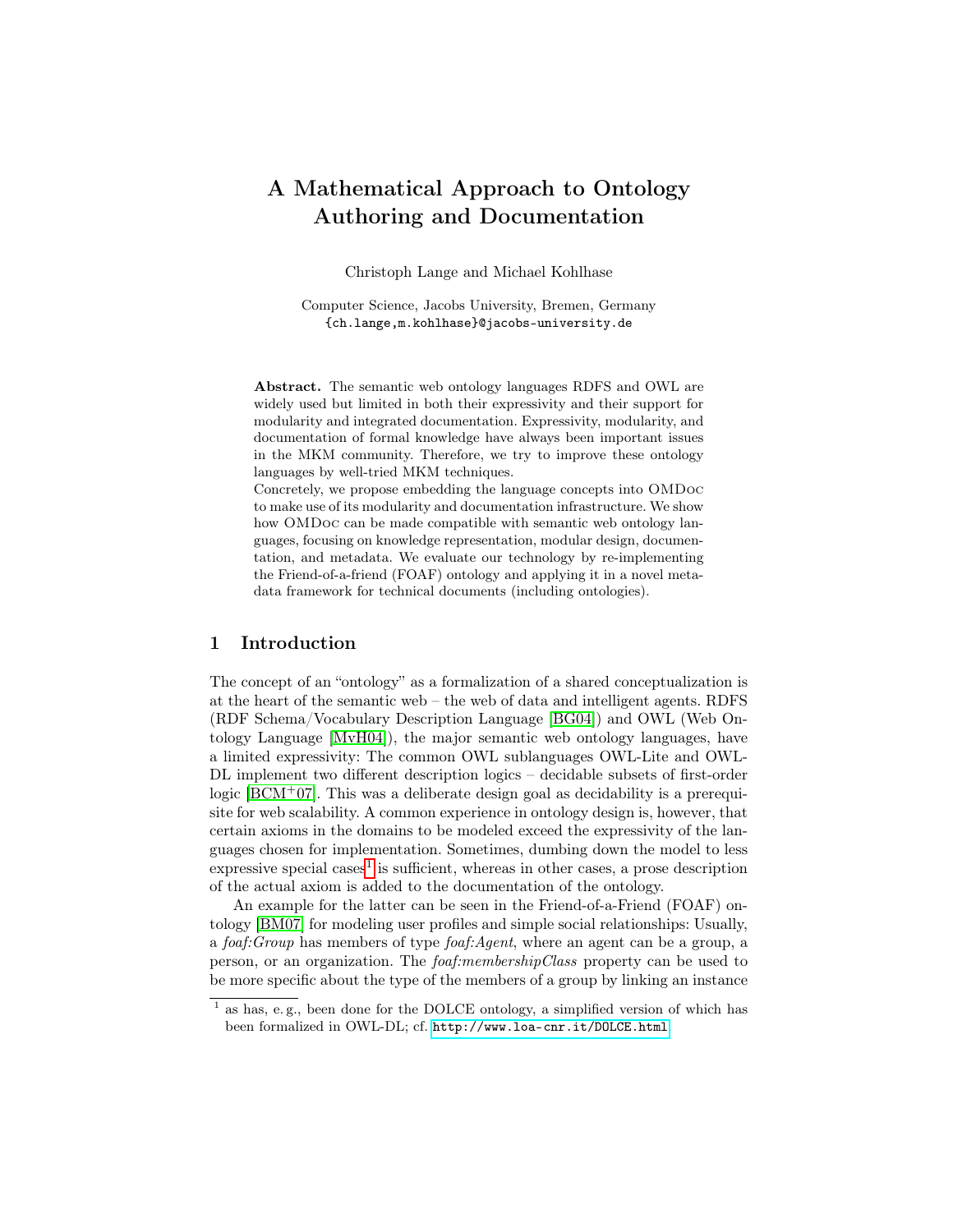of foaf:Group to an RDFS or OWL Class. We can, e. g., require that all members of the KWARC research group in Bremen be computer scientists. Then, if we state that Michael is a member of KWARC, we would like a reasoner to infer that he is a computer scientist, or, vice versa, to complain, if he is classified as a type of person that is not consistent with being one. This combination of ABox and TBox (instance- and terminology-level) reasoning is not supported by OWL reasoners, though. Therefore,  $foaf:$ *membershipClass* is not formally described in the OWL-DL implementation of FOAF, but an informal text in the specification explains how application developers can implement hand-crafted support for the missing inference step<sup>[2](#page-1-0)</sup>. Such informal descriptions are often ambiguous<sup>[3](#page-1-1)</sup> and have to be turned into algorithms manually.

In the MKM domain, tensions between high expressivity desired by authors and decidability or even tractability required for web-scalable automated inference are well-known. Earlier, we have discussed the problem of representing expressive mathematical knowledge, such as the theorem that all differentiable functions are continuous and its proof, which involves higher order logic, in semantic web systems [\[LK08\]](#page-15-1). This paper proposes a solution by applying welltried techniques from mathematical knowledge representation to semantic web ontology engineering. We show how the expressive mathematical markup language OMDoc can be used to express and document semantic web ontologies in a way that complies with existing semantic web tools. We also discuss the particular requirement of extensible metadata vocabularies for ontology documentation, which we address by applying our technologies. We evaluate our approach by applying it to FOAF and conclude with a survey of related work and a summary and outlook. This paper is based on [\[LK09\]](#page-15-2), which provides additional details.

# <span id="page-1-2"></span>2 Mathematical Semantic Markup with OMDoc

OMDoc [\[Koh06\]](#page-15-3) is a three-layered semantic markup language for mathematical knowledge. On every layer, the author is free to choose the degree of formality; anything from informal text to shallow annotations to a full formalization (as needed for symbolic computation or automated deduction) is possible. Objects can be complex numbers, derivatives, etc. They are usually composed of symbols and represented in content markup, using OpenMath [\[BCC](#page-14-3)<sup>+</sup>04] or MathML [\[W3Ca\]](#page-15-4). Statements are made about objects and model knowledge about our environment in the respective domain. Statement types include model assumptions, their consequences, hypotheses. They have in common that they state relationships between objects and have to be verified or falsified in theories or experiments. A model is fully determined by its assumptions (also called

<span id="page-1-0"></span><sup>&</sup>lt;sup>2</sup> Note that a way has been found to replace *foaf:membershipClass* by a semantically equivalent OWL-DL-compatible construct using property restrictions [\[Alf07\]](#page-14-4). Nevertheless, we keep this as an example as it is easy to understand, the proposed solution has not yet been officially implemented, and is less intuitive for non-experts.

<span id="page-1-1"></span><sup>3</sup> as can be seen in the mail thread following [\[Alf07\]](#page-14-4)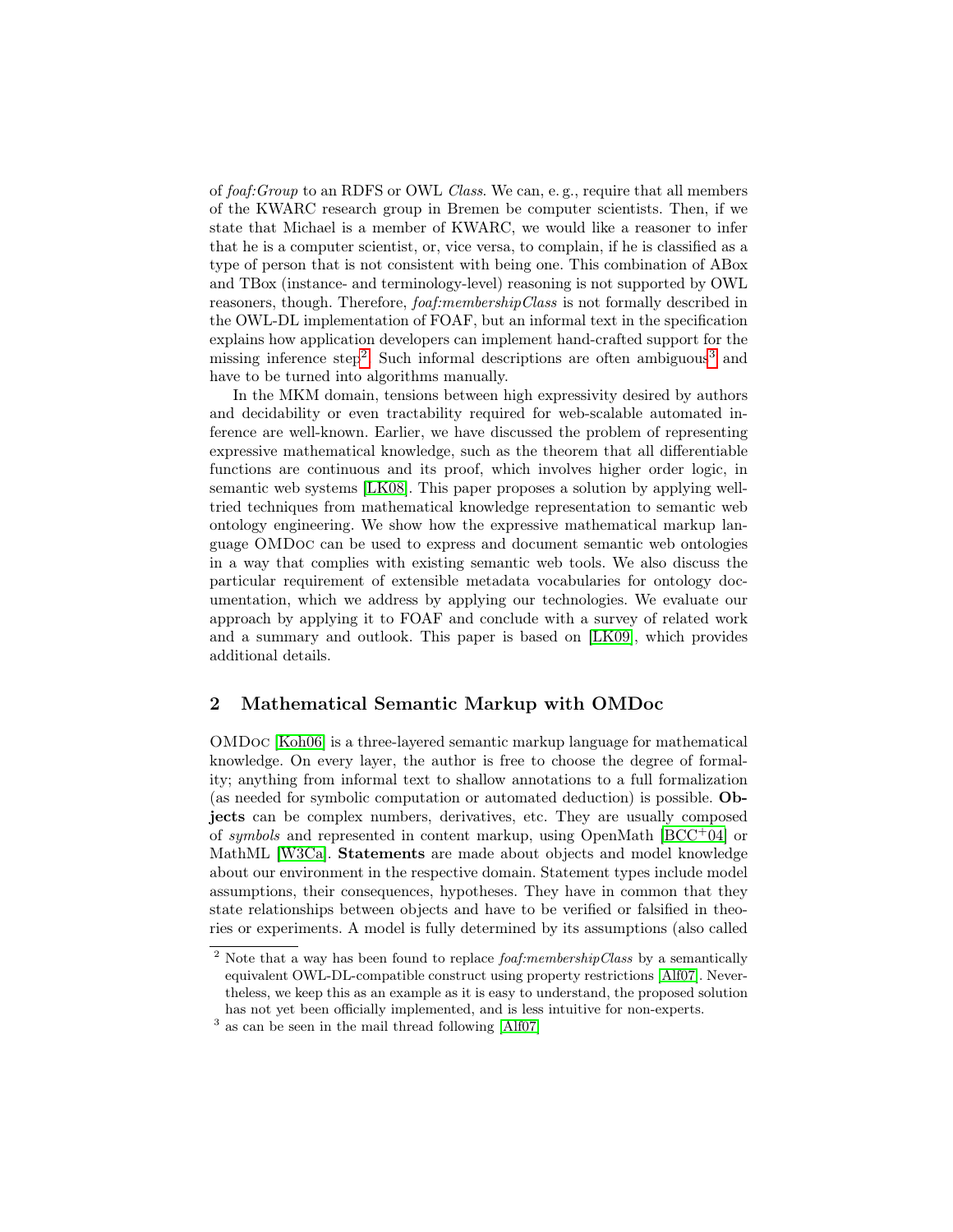axioms); all consequences are deductively derived from them (via theorems and proofs); hence, their experimental falsification uncovers false assumptions of the model. Theories put symbols and statements into a context. Even the meaning of a single symbol is determined by its context – e.g., the identifier h can stand for the height of a triangle or Planck's quantum of action, and – depending on the current assumptions – a statement can be true or false. While mathematicians fix and describe the context of a statement, these structures have to be modeled explicitly for computer-supported management. For instance, in logic, a theory is the deductive closure of a set of axioms, that is, the (often infinite) set of logical consequences of the model assumptions. Even though, in principle, this fully explains the phenomenon of context, important aspects like the reuse of theories, knowledge inheritance, and the management of theory changes are disregarded completely. Finally, documents consist of narrative and content layers. Content layers contain statements or theories, whereas narrative layers sequentially order snippets from content layers. This facilitates the reuse of content from a shared knowledge base (also called "content commons") in documents that are actually consumed by humans: scientific articles, books, or slide shows.

One can easily identify the following correspondences between the semantic web ontology languages RDFS/OWL and OMDoc: Classes, Properties, and Individuals correspond to objects or symbols. Axioms and Rules correspond to statements, as they state properties of resources. However, a distinction between proper axioms and facts derived from them is not usually made in ontologies. OMDoc, following the "little theories" approach [\[FGT92\]](#page-14-5), allows for modeling this distinction and thus reducing theories to their core, while still enabling authors to document selected logical consequences of this core within the same theory. Ontologies correspond to theories. Both are often designed modularly and import other ontologies or theories. Both entities of an ontology and symbols of an OMDoc theory are identified by URIs (Uniform Resource Identifiers [\[BLFM05\]](#page-14-6)) within the namespace of the whole theory/ontology.

We claim that OMDoc particularly performs better in *integrated documenta*tion and modularity. It supports mixing formal, semiformal, and informal knowledge in a literate-programming style, and integrating this into documents that can then be adapted to human audiences (cf. Sect. [3.4\)](#page-7-0). As RDFS/OWL axioms could be reified, i. e. treated as resources of their own, by giving them a URI, one could in principle attach documentation to all parts of an ontology. In practice, this is supported less well. RDFa as a way of embedding ontologies into XHTML documents [\[ABMP08\]](#page-14-7) and certain semantic wikis supporting ontology authoring (e. g. IkeWiki [\[Sch06\]](#page-15-5)) are notable, but to date not yet completely adequate exceptions (cf. Sect. [6](#page-12-0) for a discussion of RDFa for ontology authoring). Modularity in semantic web ontologies is optional at best: In RDFS, entities from external ontologies can be reused without restrictions, just by writing down their URIs. This does not make dependencies explicit at all and can easily lead authors into creating inconsistency. If possible at all, one would have to collect all URI references mentioned in an RDFS ontology and then apply some heuristics to these URIs in order to get hold of the actual ontologies depended upon. OWL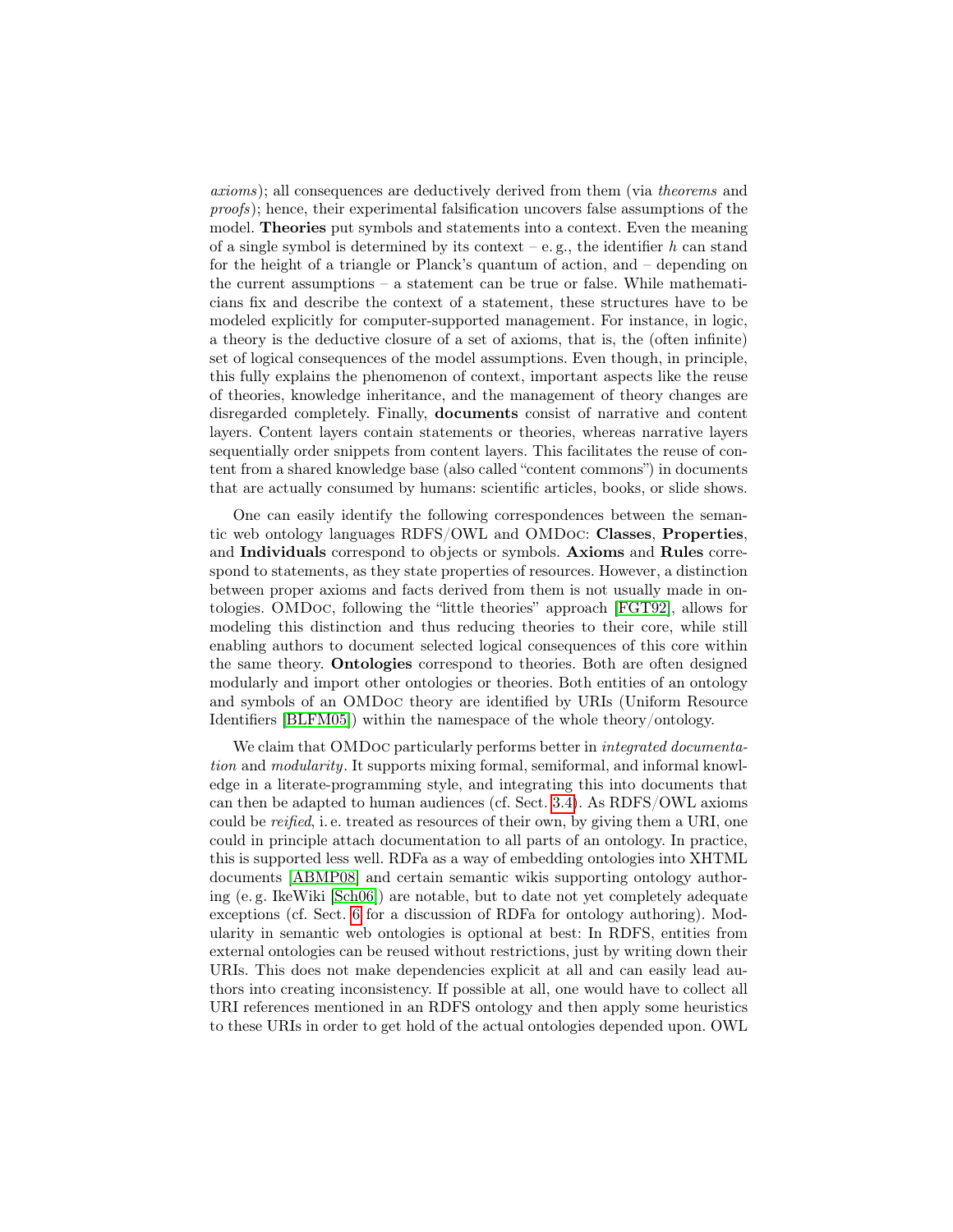improves on this by allowing explicit imports of ontologies via the owl:imports declarative – which only permits literal reuse of imported symbols, though. OM-Doc greatly enhances modularity by supporting imports via theory morphisms (symbol or formula mappings) and allows for parametric theories. Even literal imports are not yet widely used in web ontologies, and tools usually do not enforce their usage; improvements are to be expected with a more widespread adoption of OWL 2 [\[CGHM](#page-14-8)+08]. OMDoc applications rely on proper imports and can already check their consistency; see [\[RK08\]](#page-15-6) for details.

## 3 OMDoc as a Semantic Web Ontology Language

OMDoc is XML-based and thus complies with basic web standards like URIs, and any desired logical foundation can be formalized in OMDoc. We can thus make use of the similarities to semantic web ontology languages pointed out above and use OMDoc for modeling ontologies – provided that we overcome certain obstacles, which are addressed in the following subsections: 1. Since OM-Doc is uncommitted to a particular logical foundation, it does not have a na-tive understanding of the RDF<sup>[4](#page-3-0)</sup>, RDFS, and OWL $(-DL)$  syntax and semantics. Therefore, these foundations have to be modeled as OMDoc meta-theories first. 2. OMDoc theories can import other theories for a modular design, but they cannot directly reference existing semantic web ontologies in order to enhance them. Therefore, we have to specify an import syntax and semantics. 3. OMDoc itself is not supported by any description logic reasoner<sup>[5](#page-3-1)</sup>. Therefore, we need to provide a way to extract semantic web ontologies from theories.

#### <span id="page-3-3"></span>3.1 Knowledge Representation

As a foundation for expressing semantic web ontologies in OMDoc, we wrote theories for RDF, RDFS, and OWL, which declare as symbols all classes, properties, and individuals of these languages. An ontology is then written as follows: Classes, properties, and individuals are declared as  $symbols$  with a type<sup>[6](#page-3-2)</sup>. The type of an object property is, e.g.,  $ow \# ObjectProperty$ , i.e. the symbol  $Ob$ *jectProperty* from our *owl* theory. Class definitions like "Student = Person  $\Box$   $\geq$ 1 enrolledIn" ("A student is a person, and is enrolled at least once") are given

<span id="page-3-0"></span><sup>4</sup> RDF (Resource Description Framework [\[RDF04\]](#page-15-7)) is the foundation of knowledge representation on the semantic web. It represents knowledge as a graph, where nodes are instances of classes defined in ontologies, edges are instances of properties. An edge is usually read as a "subject predicate object" triple.

<span id="page-3-1"></span> $^5$  There are converters from and to the native languages of several common first-order or higher-order theorem provers, though, which demonstrate OMDoc's utility as a mathematical exchange format.

<span id="page-3-2"></span> $^6$  OMDoc has a foundationally unconstrained infrastructure for type systems: objects can be associated with types that are objects themselves. The particular choice of types is only governed by the available theories. Here we define types as part of the RDF, RDFS, and OWL theories.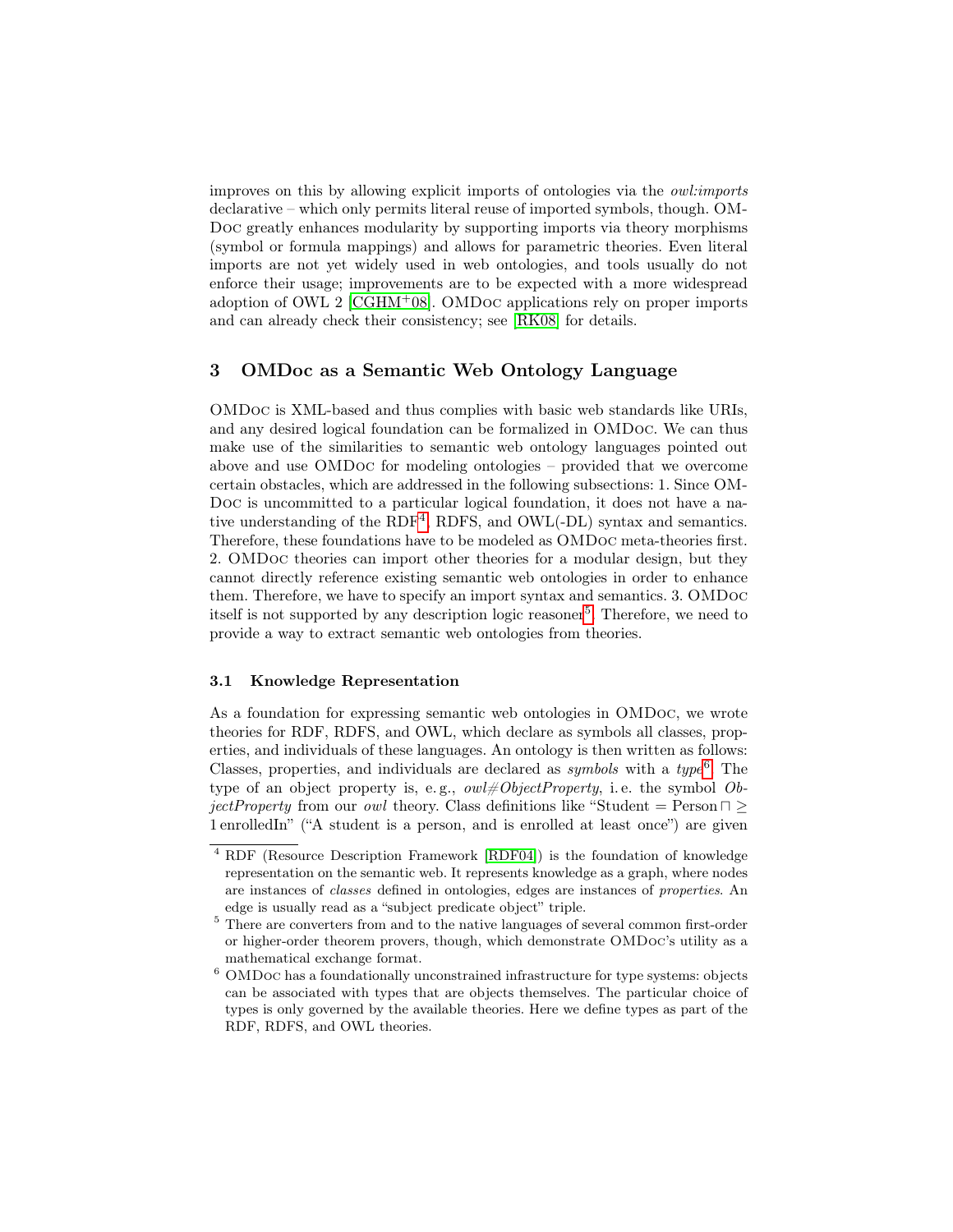as OMDoc *definitions* (cf. Listing  $1.1<sup>7</sup>$  $1.1<sup>7</sup>$  $1.1<sup>7</sup>$ ). This is a machine-oriented representation that a user would not usually see, but which would render as three lines in Figure [2](#page-8-0) and be edited by a tool like the OMDoc-based semantic wiki SWiM [\[Lan08b,](#page-15-8)[LGP08\]](#page-15-9) using a dedicated formula editor (cf. Fig. [1\)](#page-4-2).

| Title:                                                                                                                                                    | StudentExample                                                                                           | Insert / edit embedded formula with Sentido - Mozilla Firefox                                                           |                                                                                                                                                                                                                                                                                                                                  |
|-----------------------------------------------------------------------------------------------------------------------------------------------------------|----------------------------------------------------------------------------------------------------------|-------------------------------------------------------------------------------------------------------------------------|----------------------------------------------------------------------------------------------------------------------------------------------------------------------------------------------------------------------------------------------------------------------------------------------------------------------------------|
| $\mathbf{u}$<br>$B$ $I$<br><b>OMDoc</b><br>Document Structure<br><b>Theories</b><br><b>Formal Statements</b><br>Informal Statements (omtext)<br>Text<br>٠ | ##   徐 健   彭 喜 理   田   田   Paragraph<br>M   ⊟ ⊟   :" -' →   ' ' +'   ⊞<br>$\n  2 \cdot 9 =  f_m  \Omega$ | intersectionOf(OMS("foaf","Person"), restriction(C QMath:en<br>$foaf: Person \nightharpoonup 1$ university: enrolled In | OWL-DL<br>n.<br>T.<br>$X \sqcup Y$<br>$X \sqcap Y$<br>$\leq nP$<br>$= nP$<br>$\geq nP$<br><b>Logic and relations</b><br>$x \times y$<br>$\exists x.(x = 1)$<br>т<br><b>XVV</b><br>$\forall x.(x=1)$<br>XAV<br>$\neg x$<br>$x = y$<br>$x \triangleq y$<br>$x \leq v$ $x > v$<br>$x \approx v$<br>$x \neq y$ $x \leq y$ $x \geq y$ |
| Mathematical Objects                                                                                                                                      | Formal Mathematical Prop-                                                                                |                                                                                                                         | <b>Functions</b>                                                                                                                                                                                                                                                                                                                 |
| ٠<br>Proofs<br>definition                                                                                                                                 | Assumption (as part of FM<br>Conclusion (as part of FMP)<br>mark formula as OMOBJ                        | Done<br>$for = # student,sym$                                                                                           | 取金<br>zotero                                                                                                                                                                                                                                                                                                                     |
| CMP<br>A student is a person who is enrolled at least once.                                                                                               |                                                                                                          |                                                                                                                         |                                                                                                                                                                                                                                                                                                                                  |
| <b>FMP</b>                                                                                                                                                |                                                                                                          | $\Box$<br>intersectionOf(OMS("foaf","Person"), restriction(OMS("university", "enrolledIn"),minCardinality(1))) )        | $\Box$<br>$\Box$<br>$\Box$                                                                                                                                                                                                                                                                                                       |
| Path: p                                                                                                                                                   |                                                                                                          |                                                                                                                         |                                                                                                                                                                                                                                                                                                                                  |

<span id="page-4-2"></span>Fig. 1. The definition in SWiM, using the Sentido formula editor. The formula can be edited in OWL abstract syntax [\[MvH04\]](#page-15-0), or using the tool palette.

<span id="page-4-0"></span>Listing 1.1. An OWL ontology in OMDoc: class definition and documentation  $lt$  heory name="university">

```
<imports from="owl.omdoc#owl"/> <!−− The OWL meta−theory -−><br><imports from="foaf.omdoc#foaf"/> <!-− OMDoc wrapper for FOAF -−>
\leq omtext type="introduction">\leqCMP>For our "university" ontology, we first import
 FOAF and then introduce the concept of a student. ...</CMP></omtext>
<symbol name="Student" xml:id="student.sym">
  <metadata><meta property="dc:description">A student</meta>
 \langle/metadata><type system="owl">\leqOMOBJ xmlns="http://www.openmath.org/OpenMath">
      \leq OMS cd="owl" name="Class"/>\lt/OMOBJ>\lt/type>
\langle/symbol\rangle\langle -1 - 1 \rangle = left out a similar declaration of enrolledIn -\rangle<definition for="#student.sym" type="simple">
 \langle CMP>A student is a person who is enrolled at least once.\langle/CMP>
 <OMOBJ xmlns="http://www.openmath.org/OpenMath">
   <OMA>\langle OMS cd="owl" name="intersectionOf"/>
      \langleOMS cd="foaf" name="Person"/>
      <OMA>\langle OMS cd="owl" name="Restriction"/>
        <OMS cd="university" name="enrolledIn"/>
        <OMA>
```
<span id="page-4-1"></span><sup>&</sup>lt;sup>7</sup> OMS is the OpenMath syntax for a symbol. OMA applies a symbol (usually a function or an operator) to some arguments. OMI is an integer.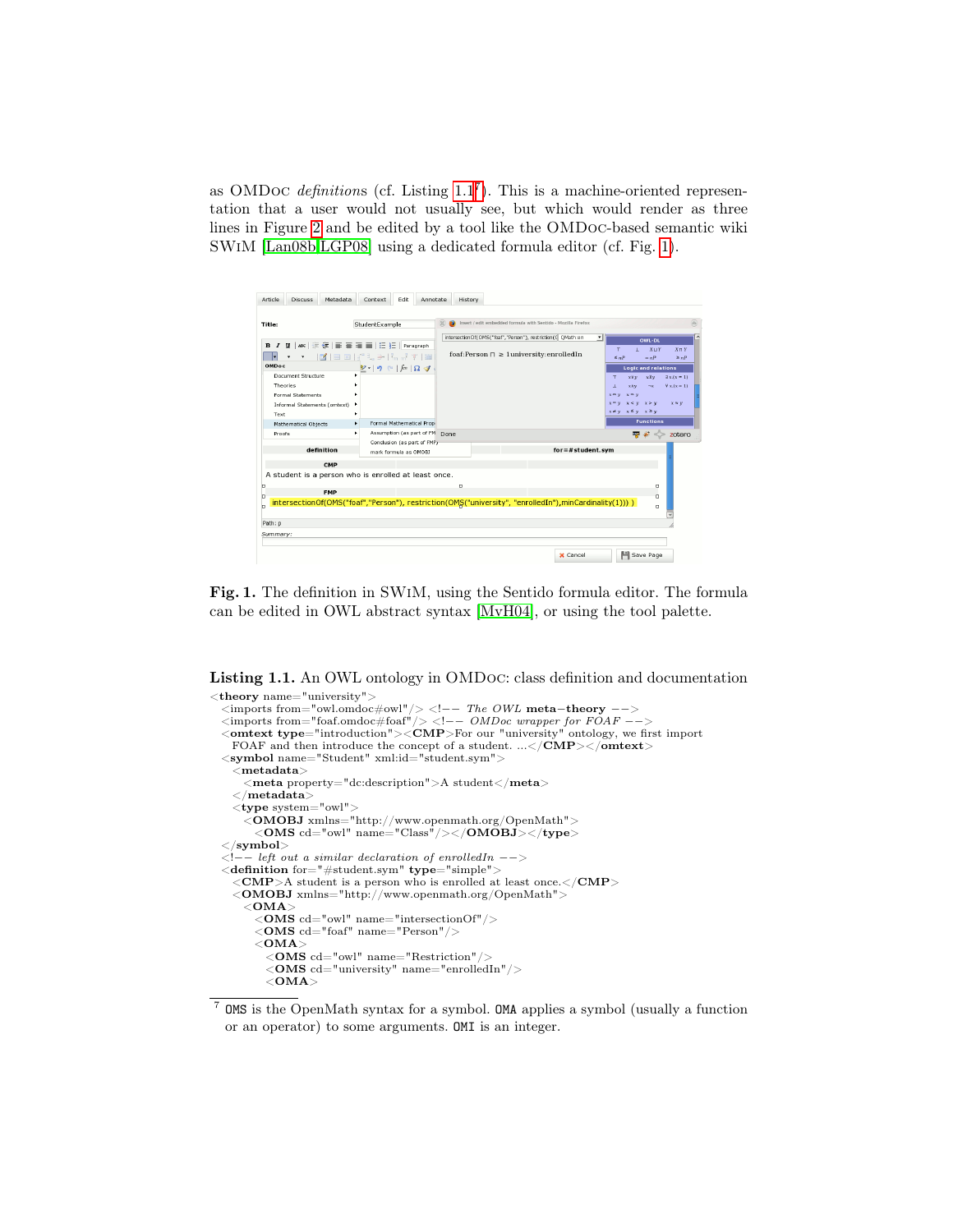```
\langle OMS cd="owl" name="minCardinality"/>
                \langle \mathrm{OMI}\rangle1\langle/\mathrm{OMI}\rangle\langle/\mathrm{OMA}\rangle\langle/\mathrm{OMA}\rangle\langle/\mathrm{OMA}\rangle\langle/\mathrm{OMOBJ}\rangle</definition></theory>
```
All other statements can be expressed as OMDoc axioms in such a way that a property is applied to two arguments: a subject and an object. This is the most direct way of representing RDF in OMDoc but does not take advantage of the higher expressivity of OMDoc. However, the author has the possibility to annotate redundant axioms (as introduced in Sect. [2\)](#page-1-2) as theorems instead, which can then be proven on the OMDoc level, using other axioms of the same ontology plus the inference rules of the respective ontology language, as represented in the RDF, RDFS, and OWL theories.

### 3.2 Connecting OMDoc and Semantic Web URIs

OMDoc and RDF have different ways of giving URIs to symbols. RDF-based ontologies have a namespace URI, which is usually considered to be the URI of the ontology, and all entities within the ontologies have local names. An absolute URI is formed by concatenating the namespace URI and a local name.

OMDoc uses an extended URI-based mechanism for addressing semantic objects. Following the addressing schemes of OpenMath and MathML3, we can address objects by their local name n in their home theory  $\theta$ , which in turn is referenced by an import path in an OMDoc document identified by a URI g. Thus the URI of a semantic object is of the form  $q?\theta?n$ ; see [\[RK08\]](#page-15-6) for details. OMDoc allows theory inheritance via renamings – a crucial feature for modularity and ontology interoperability. As a consequence the semantic URIs of OMDoc go beyond traditional URIs and allow to reference objects that are only virtually represented by inheritance.

This difference is largely conventional and does not hinder the integration of OMDoc with RDF-based semantic web ontologies. The only situation where the difference needs to be overcome is where an existing semantic web ontology is rewritten in OMDoc, e. g. for the purpose of documenting it or making its modular structure more explicit, and whenever an OMDoc ontology imports a semantic web ontology. In order to have OMDoc ontologies generate RDF-style URIs, we allow for attaching the namespace URI of the original ontology to a theory via the special metadata field odo:semWebBase, which is recognized by our OMDoc $\rightarrow$ OWL translation presented in the following section. Here is how this would be done for FOAF:

 $<$ theory name="foaf"> <metadata>

```
\langlelink rel="odo:semWebBase" href="http://xmlns.com/foaf/0.1/"/>
```
 $<$ meta property="dc:title">Friend of a Friend (FOAF) vocabulary</meta>

 $\langle$ /metadata $\overline{\rangle}$ 

This makes sure that the OMDoc $\rightarrow$ OWL translation gives the Agent class its correct URI, i. e. <http://xmlns.com/foaf/0.1/Agent>. We can create an OMDoc theory from a semantic web ontology by simply providing a suitable

 $\langle$  =− imported theories and ontologies left out -->

<sup>&</sup>lt;symbol name="Agent"><!−− declaration omitted −−></symbol>

<sup>&</sup>lt;!−− ... −−></theory>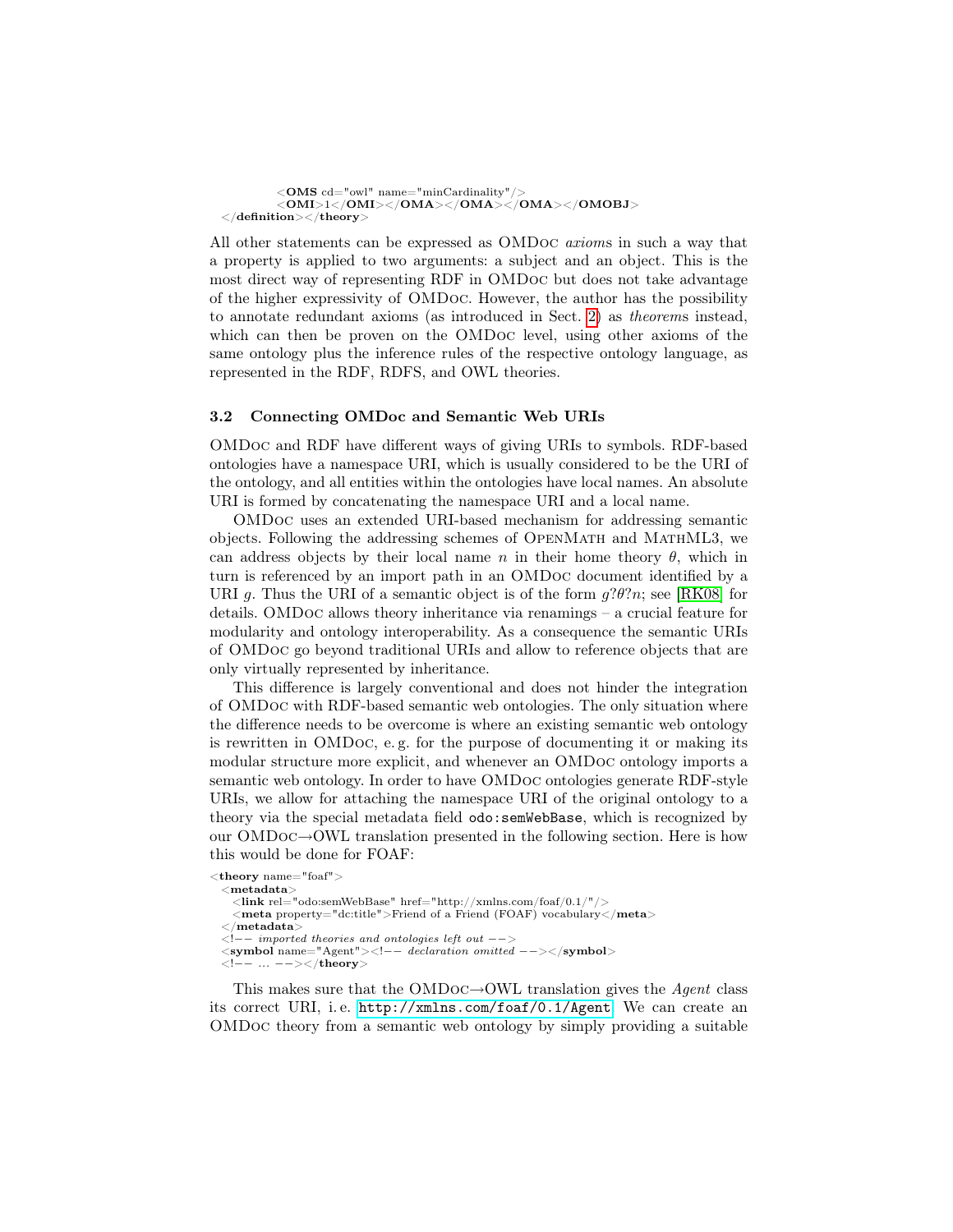odo:semWebBase metadata field, only adding symbol declarations, definitions, axioms, etc., later. This is a low-cost way for starting OMDoc-based ontologies which, does not preclude making use of OMDoc's possibilities for documentation and expressive knowledge representation later. Thus we have a suitable migration path from web ontologies to OMDoc.

#### <span id="page-6-1"></span>3.3 Reasoning

Our intention with promoting OMDoc as a more expressive semantic web ontology language is not to replace well-tried technologies for semantic web reasoning. While OMDoc does, in principle, allow for alternative approaches to reasoning, being an exchange format for automated theorem provers, this is not the focus of this paper. So in order to allow for writing expressive ontologies in OMDoc while still being able to use optimized reasoners on their tractable/decidable fragments, we defined and implemented a translation from OMDoc to OWL as a module within our Krextor XML→RDF extraction framework [\[Lan08a\]](#page-15-10). While the implementation is hard-coded, we aim at giving an exact specification by OMDoc axioms: There is, for example, a set of direct subject–predicate– object axioms (cf. Sect. [3.1\)](#page-3-3) in the OWL theory that state that any application of the *owl#Restriction* symbol to suitable arguments translates to an anonymous RDF resource of type *owl:Restriction* that has certain RDF properties. Extracting RDF triples from OMDoc symbol declarations and axioms is mostly straightforward, but the generation of correct URIs for entities of semantic web ontologies is more involved. We traverse the graph of theory imports and collect the namespace URIs of all theories that carry an odo:semWebBase metadatum. Whenever we encounter a reference to a symbol  $onto \#sym$  for an ontology that is implemented as an OMDoc theory onto, we generate the semantic web compliant URI as the concatenation of the namespace URI of the theory and the name of the symbol. Here is the RDF generated from the example introduced in Listing  $1.1$  above<sup>[8](#page-6-0)</sup>:

| $\langle  /$ uni.omdoc?university>                                                   | $\text{rdf:type}$                                                                     | owl:Ontology;                                   |  |
|--------------------------------------------------------------------------------------|---------------------------------------------------------------------------------------|-------------------------------------------------|--|
|                                                                                      | owl:imports foaf:                                                                     |                                                 |  |
| $\langle  / \text{uni.omdoc?}$ university?Student $>$                                | rdf:type owl:Class;                                                                   |                                                 |  |
|                                                                                      | owl:equivalentClass :d24e43.                                                          |                                                 |  |
|                                                                                      |                                                                                       | owl:intersectionOf :collection-d24e44.          |  |
| $\substack{ \text{-:}} \frac{\text{-:}}{\text{collection} - \text{d} 24\text{e} 44}$ | rdf: first                                                                            | foaf:Person;                                    |  |
|                                                                                      | $\text{rdf}$ : rest                                                                   | $\cdot$ collection $-d24e44-1$ .                |  |
| $\_\_$ : collection $-d24e44-1$                                                      | rdf: first                                                                            | : $\mathrm{d}24\mathrm{e}47$ :                  |  |
|                                                                                      | $\text{rdf}$ : rest                                                                   | $\text{rdf: nil}$ .                             |  |
| $-$ :d24e47                                                                          | $\text{rdf:type}$                                                                     | owl: Restriction:                               |  |
|                                                                                      | owl:onProperty                                                                        |                                                 |  |
|                                                                                      | $\langle  / \text{uni.} \text{omdoc?} \text{university?} \text{enrolledIn} \rangle$ ; |                                                 |  |
|                                                                                      |                                                                                       | owl:minCardinality "1"^^xsd:nonNegativeInteger. |  |
|                                                                                      |                                                                                       |                                                 |  |

The result looks is somewhat illegible (compared e. g. to Fig. [2\)](#page-8-0); in fact there are less technical representations of OWL [?], but in practice it does not make

<span id="page-6-0"></span><sup>8</sup> This is Turtle, a text-oriented serialization for the RDF data model. Identifiers prefixed with denote anonymous ("blank") nodes that are only accessible within the current RDF graph. The class, which a student is defined to be equivalent to, is represented as a union class of a set of classes, represented as a linked list.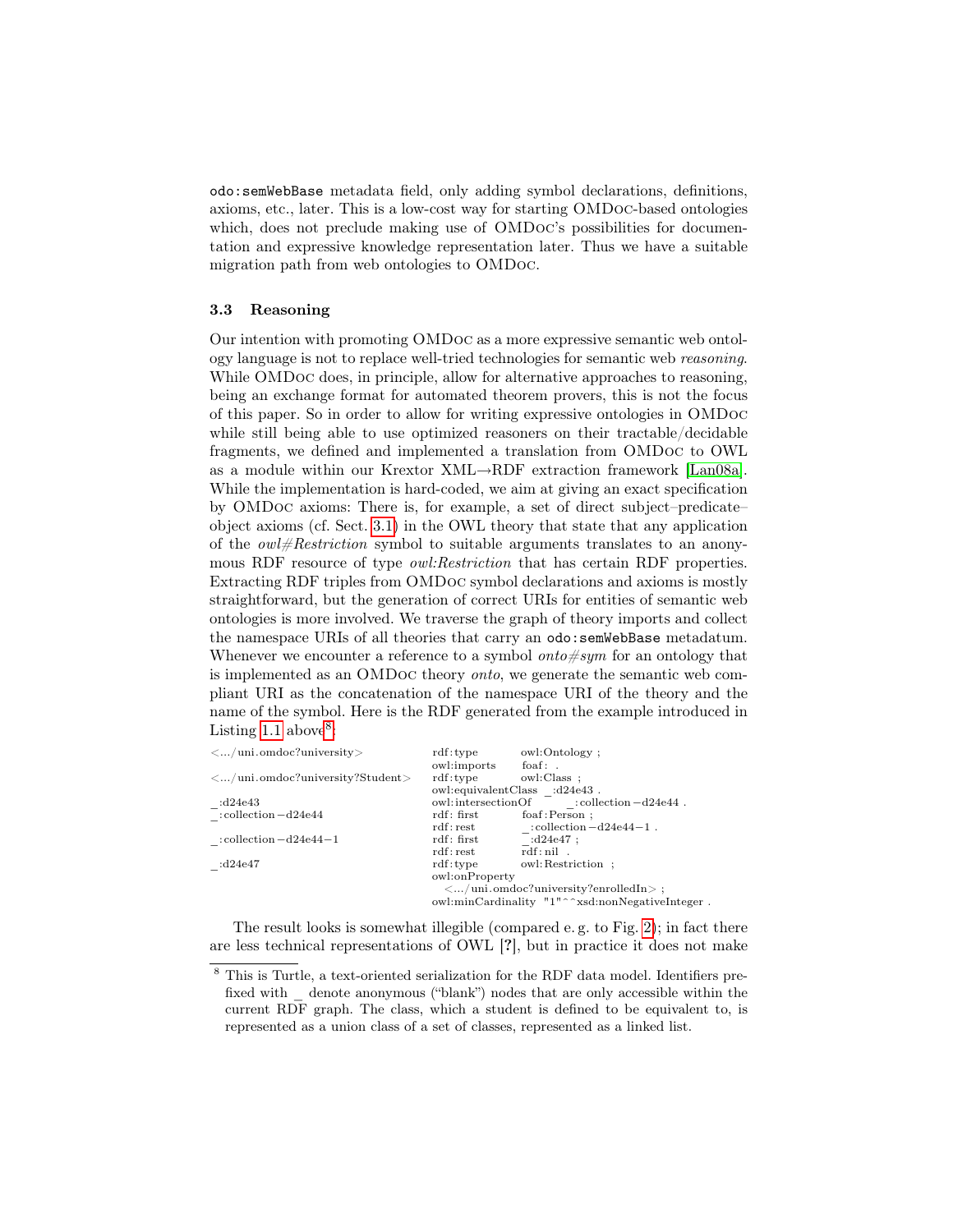a difference, as all OWL tools are required to support the RDF representation. Most of the statement- and theory-level structure of OMDoc, such as the distinction between defined and inferred statements and theory morphisms, is lost and uniformly translated to less expressive OWL axioms. Thus, our translation works like a compiler and linker that creates (OWL/RDF) object code from a higher-level OMDoc source code.

#### <span id="page-7-0"></span>3.4 Documentation and Presentation

OMDoc comes with an elaborate, adaptive presentation framework for creating human-readable documents from semantic markup [\[KMR08\]](#page-15-11). Mathematical formulae are rendered as Presentation MathML; structures on the statement and theory levels, and complete documents, are rendered as XHTML. For every mathematical symbol, one or more *notations* can be defined – compare, e.g., our initial OWL example in the German DL notation (Student = Person  $\Box$ ) 1 enrolledIn) vs. the Manchester syntax [?]:

Class: Student EquivalentTo: Person that enrolledIn min 1

A default notation is usually provided by the author of a theory, but users can also author their own ones to customize the presentation to their preferences. Initially, the renderer collects all available notation definitions from all imported theories. For every symbol in a content formula as the one in Listing [1.1,](#page-4-0) the renderer selects from those notation definitions that match the symbol the most appropriate one for the current presentation context, which is made up of, e. g., the language of the enclosing document, the domain of application, or user preferences. The output is parallel markup [\[W3Ca,](#page-15-4) section 5.4], which allows for implementing additional services that facilitate browsing and reading – for example linking rendered symbols to the place where they are introduced. A reader who does not know, e.g., the symbol  $\Box$  in our sample formula, can click on it and thus navigate to the section of the document rendered from the owl OM-Doc theory that declares (and documents!) the symbol *owl:intersectionOf*. We have implemented this in SWiM using XLinks; the JOBAD active document framework even displays definitions as tooltips without forcing the user to leave the document [\[GLR09\]](#page-14-9). Documentation can be given in metadata blocks (cf. Sect. [4\)](#page-7-1), which can be attached to any element on the statement and theory level (cf. Listing [1.1\)](#page-4-0). Textbook or literate-programming style is also possible: A theory can not only contain formal statements but also informal text sections, and definitions, axioms, and theorems can have both formal and informal content (*CMP* and  $FMP$ ; cf. Listing [1.1\)](#page-4-0).

# <span id="page-7-1"></span>4 Scalable Metadata for Technical Specifications

In the previous sections, we have already used metadata for documenting ontologies. Simple metadata vocabularies like Dublin Core (DC [\[Dub08\]](#page-14-10)) or Creative Commons licensing information (CC [\[AALY08\]](#page-14-11)) are suitable for retrieval, e. g.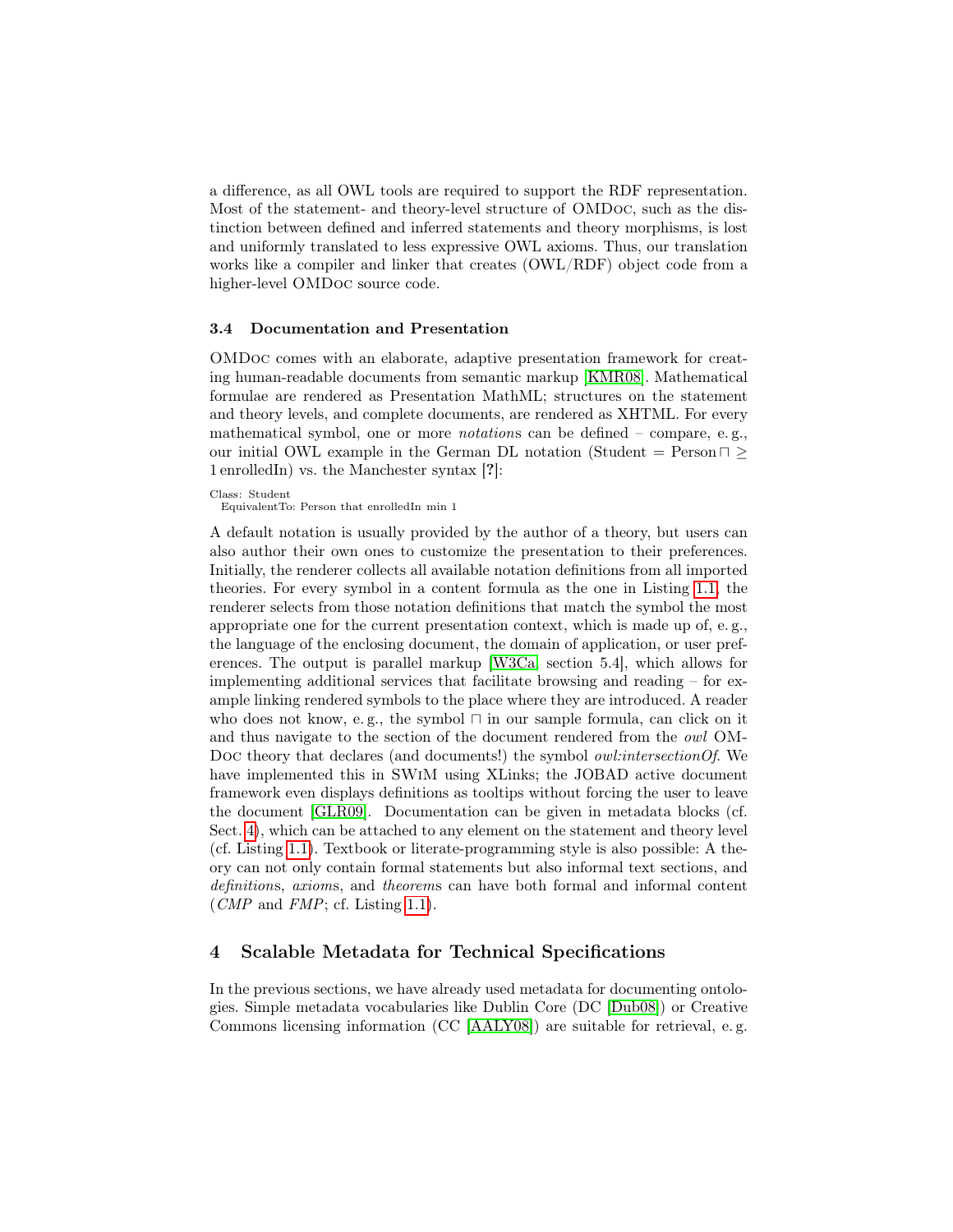

<span id="page-8-0"></span>Fig. 2. FOAF in OMDoc, rendered (slightly shortened cf. Sect. [5\)](#page-11-0). We defined some custom notations, e. g. rendering foaf:member like set membership, and we combined domain and range of a property into a "relation type".

using a search engine. Specialized document and knowledge management tasks require more complex metadata. In practical application scenarios where OM-Doc is used to author formal specifications of safe and secure technical devices, we have particularly experienced a need for documenting the change history of a formal document within that document. Note that a revision log within a document is not intended to replace a versioned repository on the server side – which we also use for OMDoc –, but as an extension for certain use cases. Sometimes, for example, a persistent revision log is required for legal reasons.

## 4.1 Metadata in OMDoc 1.2

OMDoc allows for attaching a metadata record to any element on the document, theory, and statement level [\[Koh06,](#page-15-3) chapter 12]. The current version 1.2 provides XML syntax for all DC and CC properties, plus a few extensions<sup>[9](#page-8-1)</sup>, most notably a simple vocabulary for recording revision histories, which has been added to the dc:date XML element: The additional who attribute refers to the URI of a dc:creator or dc:contributor element in the same metadata record, and the action attribute can have values like "updated", "created", or "imported".

This way of representing metadata has various drawbacks: The vocabulary is hard-coded and not extensible. There is no easy way of adding other vocabularies to OMDoc. Secondly, OMDoc is not aware of the formal semantics of these vocabularies. They have been integrated into the syntax of OMDoc, but their

<span id="page-8-1"></span> $9\text{ Here, we only give a short summary. Please see the OMDoc 1.2 specification [Koh06]$  $9\text{ Here, we only give a short summary. Please see the OMDoc 1.2 specification [Koh06]$ and the extended version of this paper [\[LK09\]](#page-15-2) for details.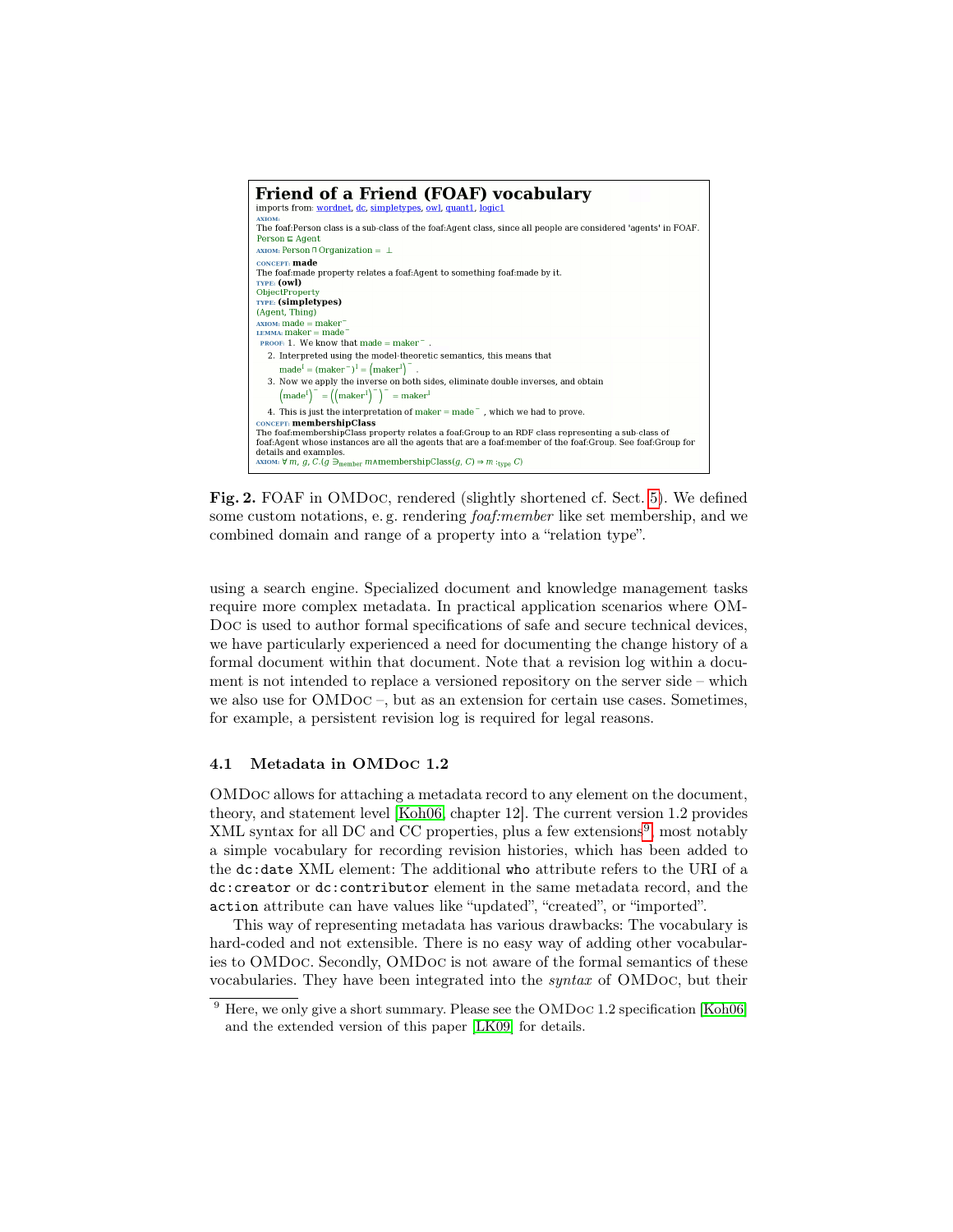semantics is only available informally as a part of the natural-language specification of OMDoc [\[Koh06,](#page-15-3) chap. 12]. More formal semantics for DC and CC would be available as RDFS ontologies, but those have not been incorporated into OMDoc. Even worse, OMDoc's DC extension for revision histories does not have any formal semantics at all. This lack of formal semantics has restricted the attractivity of OMDoc's metadata for application developers. So far, support for them has not been implemented by any OMDoc-aware application, except our own semantic wiki SWiM [\[Lan08b\]](#page-15-8) and the e-learning environment ActiveMath [\[GUM](#page-15-12)+04]. ActiveMath makes use of additional vocabularies for educational metadata, but they are hard-coded into the XML schema in an even less extensible way than in OMDoc 1.2, as they are not distinguished by different namespaces [\[GUM](#page-15-12)+04] (ActiveMath's document format forked off OMDoc1.1.).

#### <span id="page-9-0"></span>4.2 The new Metadata Framework

Requirements for a new metadata framework for OMDoc were as follows:

- 1. Stay backwards-compatible with OMDoc 1.2 concerning expressivity. That is, continue supporting DC and CC, and the custom extensions.
- 2. Make the formal semantics of vocabularies available to OMDoc applications.
- 3. Incorporate vocabularies for versioning (for technical documents in particular) and people (for bibliographical data).
- 4. Don't hard-code a fixed set of vocabularies into the language but stay flexible and extensible for many applications, even future and unknown ones.

Given the fact that many existing metadata vocabularies, including DC and CC, have an RDF semantics, and that with RDFa [\[ABMP08\]](#page-14-7) a standard for flexibly embedding metadata into X(HT)ML documents had recently stabilized, we chose to incorporate a subset of RDFa into OMDoc, and to look for RDF-compatible metadata vocabularies to satisfy our further requirements. So far, RDFa has only been specified for the "host languages" XHTML and SVG (cf. [\[W3Cb\]](#page-15-13)), but the specification foresees the integration into other XMLbased languages. The new metadata framework introduces the elements meta and link with the same semantics as their XHTML counterparts as children of any metadata block. Resources with document-local identifiers only, i. e. blank nodes, can be created using the resource element:

|       | Element Attributes      | Children                                                   |
|-------|-------------------------|------------------------------------------------------------|
| meta  |                         | property, content, datatype literal text or XML (optional) |
| llink | rel, rev, href          | $ (\text{resource} \text{meta} \text{link})^*$             |
|       | resource about, type of | $\vert$ (meta $\vert$ link) <sup>*</sup>                   |

Due to the inherent flexibility of RDFa, any metadata vocabulary can be used. However, we give particular recommendations for metadata in the abovementioned domains of special interest. Using DC and CC metadata with the new RDFa syntax for OMDoc is trivial. Our previous DC extensions for revision logs were not immediately RDF-compatible, as they were given as additional annotations to triples, and no formal semantics was defined for them. Therefore, we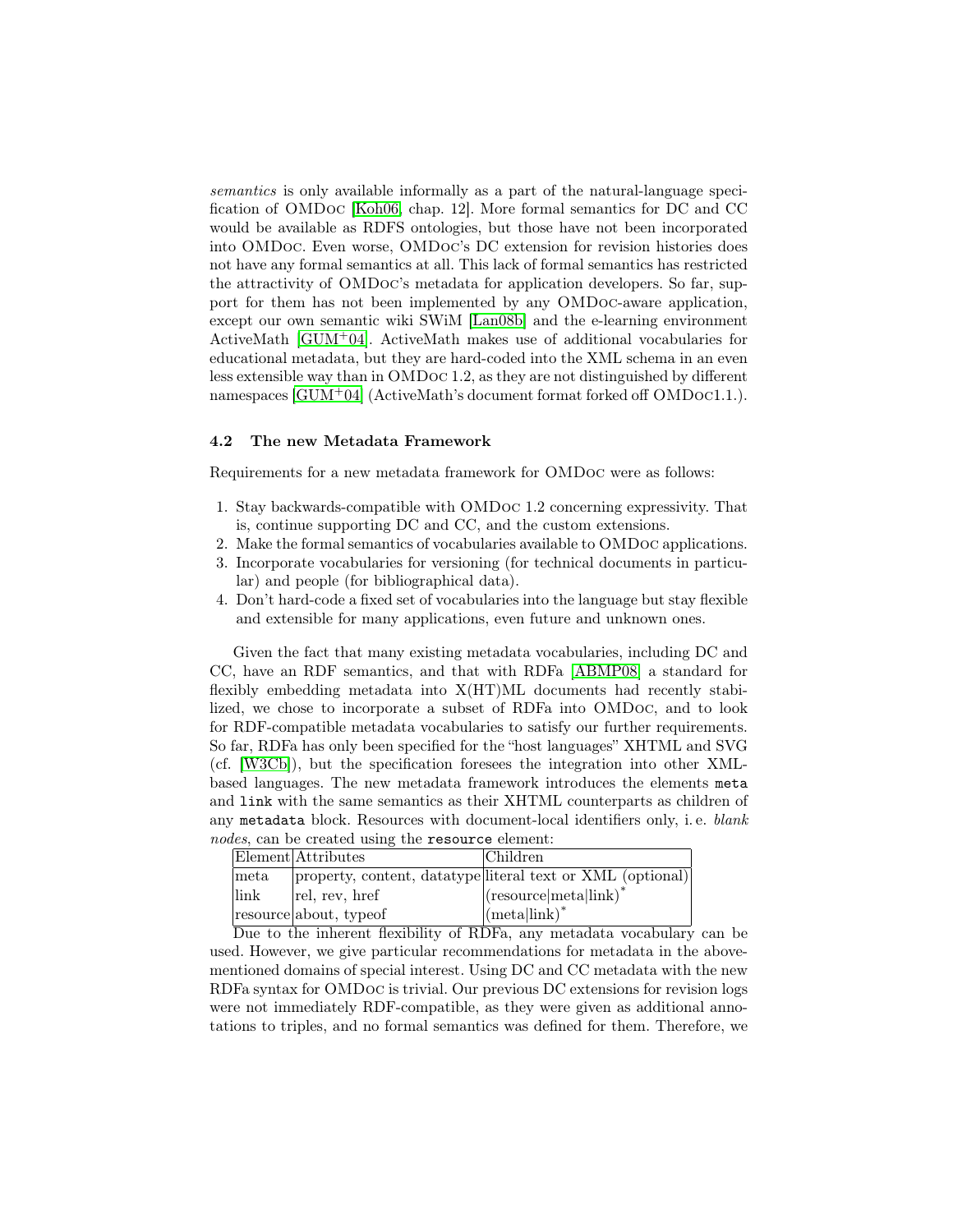replaced them by a completely re-engineered versioning ontology. This ontology reuses the core of the ModelDriven.org versioning ontology [\[Mod08\]](#page-15-14), with classes DataAsset (of which anything on the statement, theory, or document level of OMDoc is a subclass), Revision, and Change, where an DataAsset has Revisions, and a Change represents a transition from one Revision to the following one. As we made *Change* a subclass of the *Event* class from the event ontology [\[RA07\]](#page-15-15), a change can have a date and an agent. Instead of a generic Change, a more specific subclass can be chosen. In future, we plan to introduce specific change types (e. g. for adding a type declaration to a symbol), in a similar way as the OMV Ontology Metadata Vocabulary does for semantic web ontologies [\[HPHGP07\]](#page-15-16).

Here is a part of the metadata block of a digital library edition of Fermat's last theorem that documents the revision history. The resource has two revisions; for each, the act of creation has an author and a date given as additional metadata:

```
\leqlink rel="rev:created by act" href="[ :creation]"
\leqlink rel="rev:current_version" href="[_:current]"
\langlelink rel="rev:has_version">
  <resource about="[_:v1]" typeof="rev:Revision">
<link rel="rev:content" href="fermats−last−theorem?rev=1"/>
     <link rel="rev:created_by_act">
<resource about="[_:creation]" typeof="chg:Creation">
<link rel="event:agent" href=".../Pierre_de_Fermat"/>
<meta property="dc:date">1637−06−13T00:00:00</meta>
       \langleresource>\rangle\langlelink>\rangleresource>\ranglelink>\lt! -− revision 2 (proof by Wiles) omitted to save space -->
<link rel="rev:has_version">
<resource about="[_:current]" typeof="rev:Revision">
     <link rel="rev:content" href="fermats−last−theorem?rev=3"/>
     <link rel="rev:created_by_act">
<resource typeof="chg:Import">
          <link rel="event:agent" href="http://.../kohlhase"/>
          <meta property="dc:date">2006-08-28T00:00:00</meta>
          \langlelink rel="rev:prior_version" href="[_:v2]"/>
```
As we modeled our metadata ontologies in OMDoc, we are now able to extend it by a formal specification of certain rules that had only informally been stated in the OMDoc 1.2 specification: for example, that most DC metadata propagate from document sections down into subsections unless subsections specify different values, or that any dc:creator of a subsection of a document becomes a dc:contributor to the whole document.

#### 4.3 Extracting Metadata to RDF

Similarly to the extraction of RDF representations of OWL ontologies written in OMDoc (cf. Sect. [3.3\)](#page-6-1), we implemented a Krextor extraction module for RDFa. We then divided the RDFa extraction rules into XHTML-specific ones and into generic ones, the latter of which we combined with support for our OMDocspecific metadata syntax. The extraction of RDFa from OMDoc is performed both in the extraction of OWL from OMDoc, where it enriches the extracted ontologies with metadata, and in the extraction of RDF outlines from OMDoc in terms of the OMDoc's own document ontology. The latter is a foundation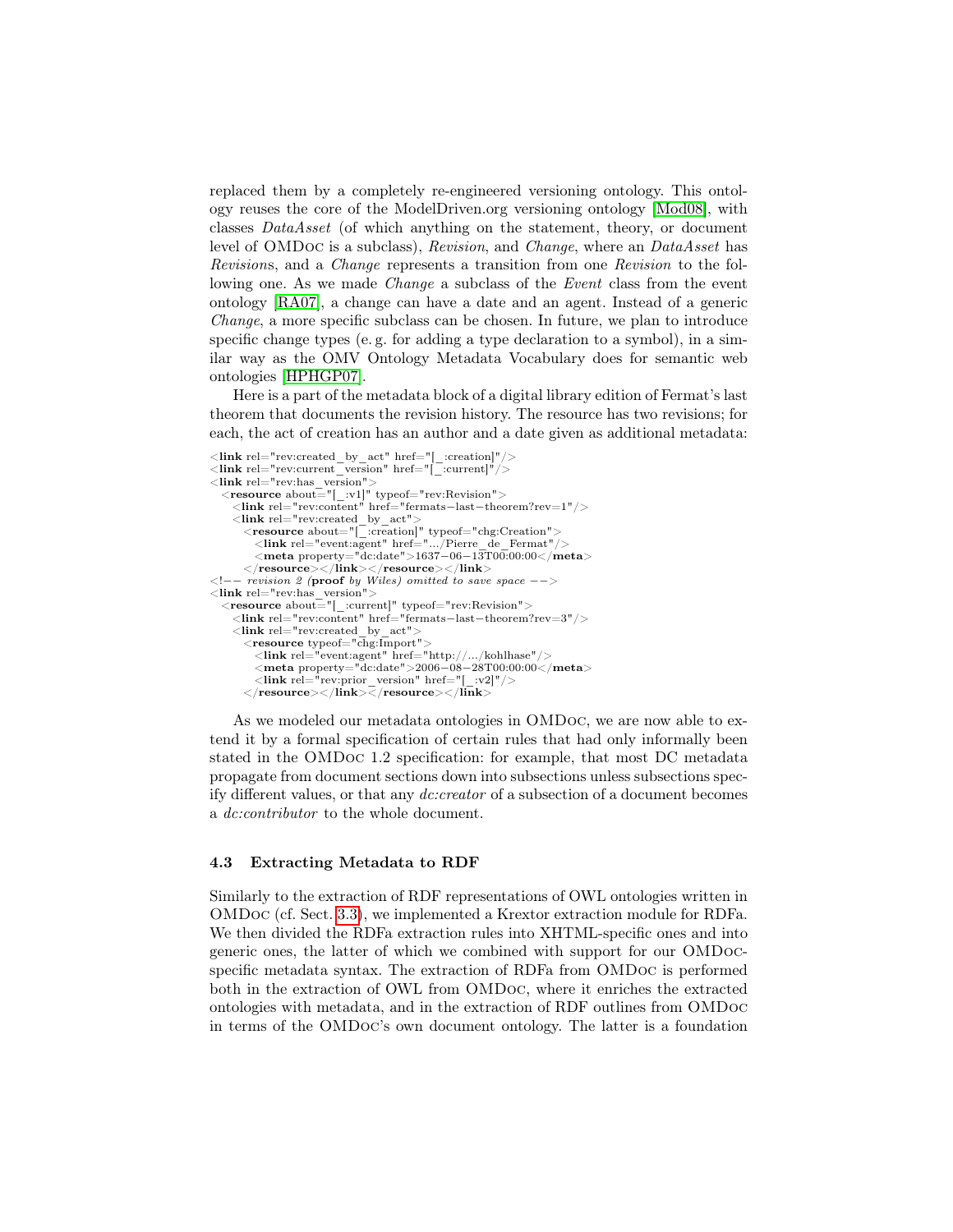for semantic web applications having OMDoc (and not OWL) as their native language, such as the semantic wiki SWiM [\[Lan08b\]](#page-15-8).

## <span id="page-11-1"></span>4.4 Annotation

As the listing in Sect. [4.2](#page-9-0) shows, the new RDFa-based metadata syntax is much more verbose than the old one of OMDoc 1.2. Therefore, we suggest two ways of facilitating the annotation: For manual authoring, we keep the old, "pragmatic" OMDoc 1.2 syntax and specify a transformation of such annotations to the new, "strict" RDFa syntax – implementable, e. g., in XSLT. Having a rich pragmatic syntax that is convenient to author and a strict syntax that is more suited for automated processing and validation is actually a general strategy that we first introduced in MathML 3 and also employ for other aspects of OMDoc. In certain application settings, we can generate part of the metadata automatically. In the SWiM wiki [\[Lan08b\]](#page-15-8), for example, the names of the author and the contributors of a document are known from the user profiles of these persons and only inserted into the metadata record of a document when it is exported from the wiki to a file. The same holds for the revision history.

# <span id="page-11-0"></span>5 Evaluation and Discussion

We evaluated our approach on a reimplementation of FOAF in OMDoc. From studying the OWL implementation and the specification of FOAF, we noticed the following problems, which we were able to solve using OMDoc:

- 1. FOAF references entities from other ontologies (DC, WordNet, Geo Positioning, etc.), but it does not import them. With OMDoc tools (as described in [\[RK08\]](#page-15-6)), we can identify imports missing in an OMDoc ontology, and our OMDoc→OWL translation (Sect. [3.3\)](#page-6-1) adds them to the OWL ontology resulting from the translation.
- 2. The source code contains notes for developers as XML comments. In the OMDoc version of FOAF, we were instead able to create informal text sections for them. Other XML comments divide the ontology into sections like "naming properties". In OMDoc, we were able to model document sections without disrupting the logical structure of the ontology.
- 3. Some of these comments were attached to individual triples, e.g.  $foaf:mbox-shalsum$ rdf:type owl:DatatypeProperty. Thanks to literate programming in OMDoc, we could precisely add them as informal comments (CMPs) to the respective OM-Doc statements.
- 4. The following properties are inverses of each other:  $foaf.make = foaf: made^-$ ,  $f \circ af:depiction = foaf:depiction^{-}$ ,  $foaf:topic = foaf:page^{-}$ , and  $foaf:primaryTopic =$ foaf:isPrimaryTopicOf<sup>-</sup>. While for each  $p = q^{-}$ , an OWL reasoner can infer  $q = p^{-}$ , using its built-in axioms for DL reasoning, FOAF redundantly declares each inverse relationship for both participating properties for the purpose of documentation. OMDoc allows for making the difference explicit: For any of the above p, q property pairs, we picked one p and stated  $p = q^{-}$  as an axiom, but  $q = p^{-}$  as an assertion that can (provably) be derived from the axiom and the semantics of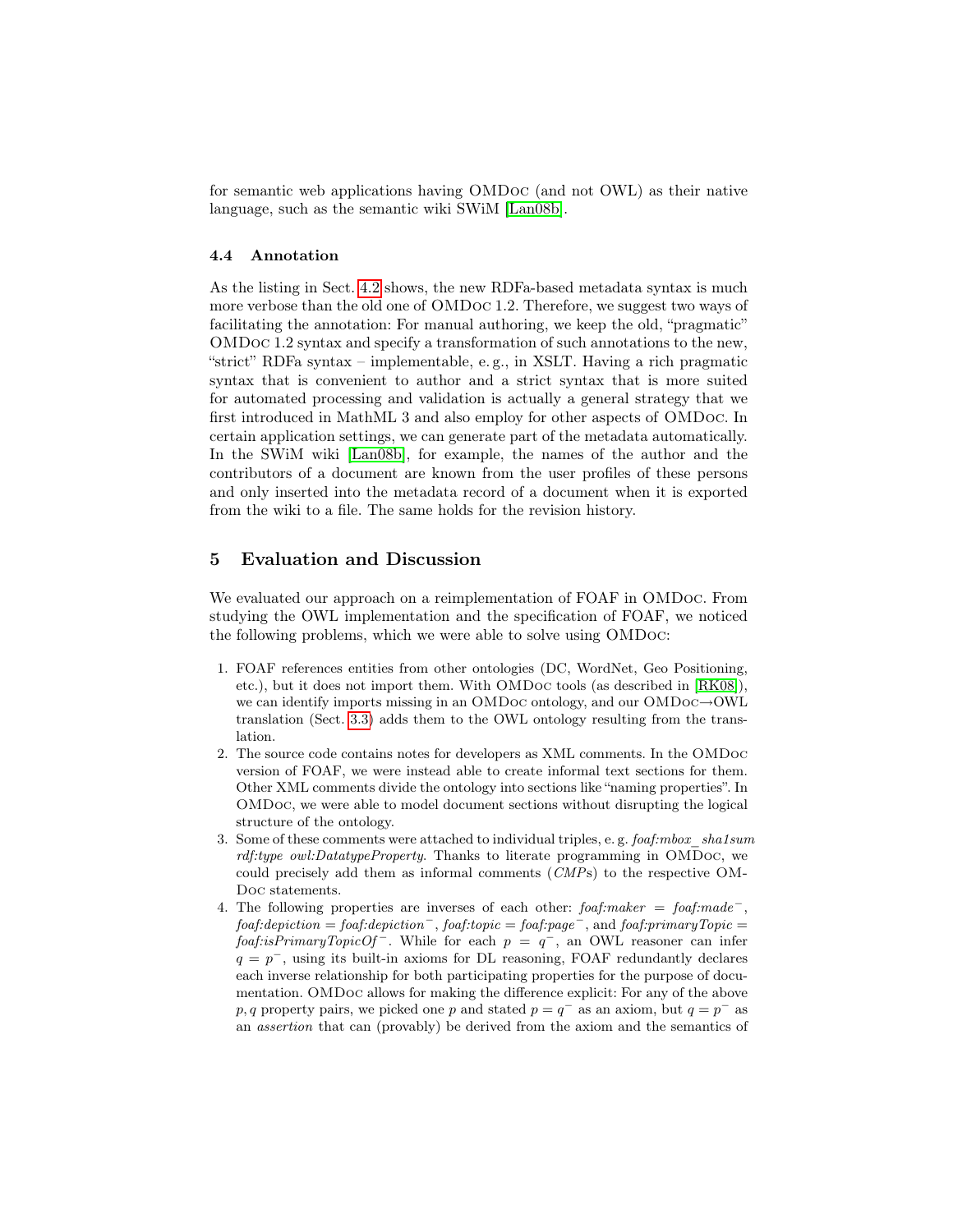$\omega w$ : *inverseOf*, as shown in Fig. [2.](#page-8-0) Domain and range of inverse properties can be handled similarly.

- 5. We were able to express the non-OWL semantics of foaf:membershipClass (cf. Sect. [1\)](#page-0-1). We chose the first-order-logic representation shown in Fig. [2.](#page-8-0)
- 6. The correspondence of foaf:maker to dc:creator is only defined in prose. The specification suggests using foaf:maker whenever the agent who created something is known by URI, and to use the less semantic *dc:creator*, which neither has range nor domain declared, when the creator is only known by a string. Then, it also informally states a rule that the foaf:name or rdfs:label of the foaf:maker of something is the same as the dc:creator of that thing. The rule can be captured by a firstorder-logic expression in OMDoc, or alternatively by an OWL 2 property chain inclusion [\[CGHM](#page-14-8)<sup>+</sup>08]. The notion that *foaf:maker* is similar to *dc:creator* but has a stronger semantics can be captured by having the FOAF theory import the DC theory and defining a view on DC, namely a morphism that maps dc:creator to foaf:maker. Views frequently occur in mathematics. We can, for example, model the theory of integers by a view  $\{\circ \mapsto +, e \mapsto 0\}$  on the theory of monoids, where ◦ is the binary operation and e the unit element of the monoid.
- 7. Finally, we were able to include the informal sections and descriptions of the FOAF specification [\[BM07\]](#page-14-2) right into the ontology document. This allows for a unified management of the formal specification and its informal explanation, including the introductory chapters and the change log, in a single, coherent document, of which both OWL and XHTML can be generated. The original FOAF specification is generated from the OWL ontology and a set of HTML snippet files with detailed informal descriptions as input using a script, a FOAF-independent version of which is also available [\[Boj\]](#page-14-12).

This enhanced expressivity of the OMDoc implementation comes at the expense of much more verbosity. While in RDF one can easily attach another axiom to a class (stating, e. g., a subclass relationship or disjointness), most of these triples have to be represented as a individual axiom in OMDoc, unless there is an intuitive way of capturing their semantics as types. While better annotation tools could help (cf. Sect. [4.4\)](#page-11-1), there is also a mathematical approach to improving this: One could add additional axioms to the OMDoc theory for OWL, which introduce operators for shorthand notations (such as pairwise disjointness of a whole set of classes) that imply multiple atomic statements– but then all these axioms would have to be applied before generating OWL from OMDoc. This can be done by supporting  $\lambda$ -calculus at the meta level and β-reducing all OMDoc axioms before generating OWL.

As the new metadata framework has not yet been deployed to the OMDoc users, our evaluation focused on the coverage of the RDFa extraction. We first implemented XHTML+RDFa support and then generalized that, so we could evaluate our implementation against the W3C RDFa test suite [\[HY07\]](#page-15-17), of which it currently passes 90 out of 100 test cases.

## <span id="page-12-0"></span>6 Related Work

Concerning expressive ontologies, the Common Algebraic Specification Language (CASL) and its extensions for various logics are related to OMDoc and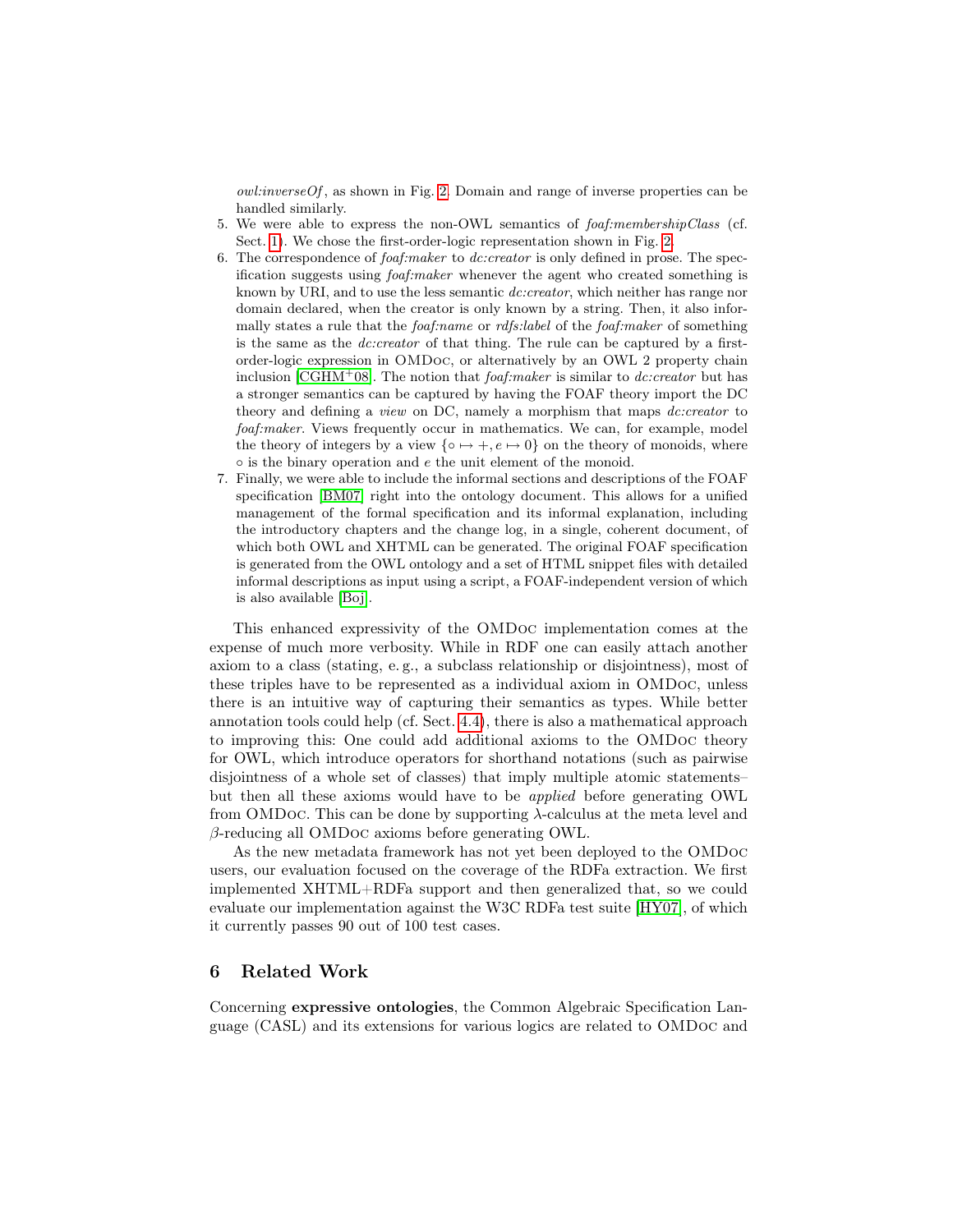its module system. For the CASL-based Heterogeneous Tool Set (Hets), it has been investigated how to integrate OWL-DL and more expressive logics within a logical framework [\[KLMN08\]](#page-15-18). However, CASL is a purely formal language and does not allow for integrating documentation. Concerning integrated ontology documentation, RDFa in combination with RDF-based ontologies is similar to our approach. RDFa has mainly been used for ABox knowledge so far; we are only aware of one application of RDFa for TBox knowledge: Ontology Online is a web site for browsing and querying OWL and RDFS ontologies. Every page visualizes one entity of an ontology – as XHTML with the original OWL or RDFS embedded as RDFa annotations [\[Dec07\]](#page-14-13). Metadata for technical specifications are supported by DocBook [\[Wal08\]](#page-15-19), a semantic markup language that had originally been conceived for software documentation. DocBook has hard-coded, non-extensible markup for metadata, covering general DC-like metadata, revision histories, and more. None of this has an RDF semantics. There is, however, a workaround for adding RDF-compatible annotations to DocBook: Any DocBook element can carry XLink attributes, from which RDF can be harvested [\[Dan00\]](#page-14-14).

# 7 Conclusion and Further Work

By connecting the semantic markup language OMDoc and techniques from MKM to the semantic web standards OWL and RDFa, we contributed a language for ontologies and technical specifications that supports different levels of expressivity and formality but still remains compatible with the existing semantic web infrastructure. As an anonymous reviewer pointed out, we use (MK)M – i. e. techniques from the management of mathematical knowledge – for  $M(KM)$ – i. e. for managing knowledge in a mathematical way. We consider our scalable metadata framework applicable to other MKM languages, such as OpenMath CDs, as well. For example, it has been proposed to add a metadata field for the author to OpenMath 3 content dictionaries<sup>[10](#page-13-0)</sup>. Simply employing RDFa with an appropriate ontology would facilitate such decisions.

Our next planned step is identifying further possibilities to modularize the ontologies that we have implemented in OMDoc so far – including the OMDoc formalizations of RDF, RDFS, and OWL –, or making existing modularity more explicit, and then integrating our  $OMDoc \rightarrow OWL$  translation with HETS to enable heterogeneous reasoning  $[KLMN08]^{11}$  $[KLMN08]^{11}$  $[KLMN08]^{11}$  $[KLMN08]^{11}$ . Finally, we want to apply existing OMDoc applications to ontologies written in OMDoc, enhance the SWiM wiki by user interface elements for more conveniently editing and browsing such ontologies, and evaluate its usability in a case study involving ontology engineers. Our group is working on a distributed database for mathematical documents (TNTBase [\[Zho09\]](#page-15-20)). This database will also employ our document renderer and then follow the practice of content negotiation that is well established on the semantic web [\[SC08\]](#page-15-21): OMDoc-aware clients will get OMDoc, semantic web

<span id="page-13-0"></span> $10$  See http://trac.mathweb.org/0M3/ticket/12

<span id="page-13-1"></span><sup>&</sup>lt;sup>11</sup> See <http://trac.kwarc.info/krextor/roadmap> for work in progress.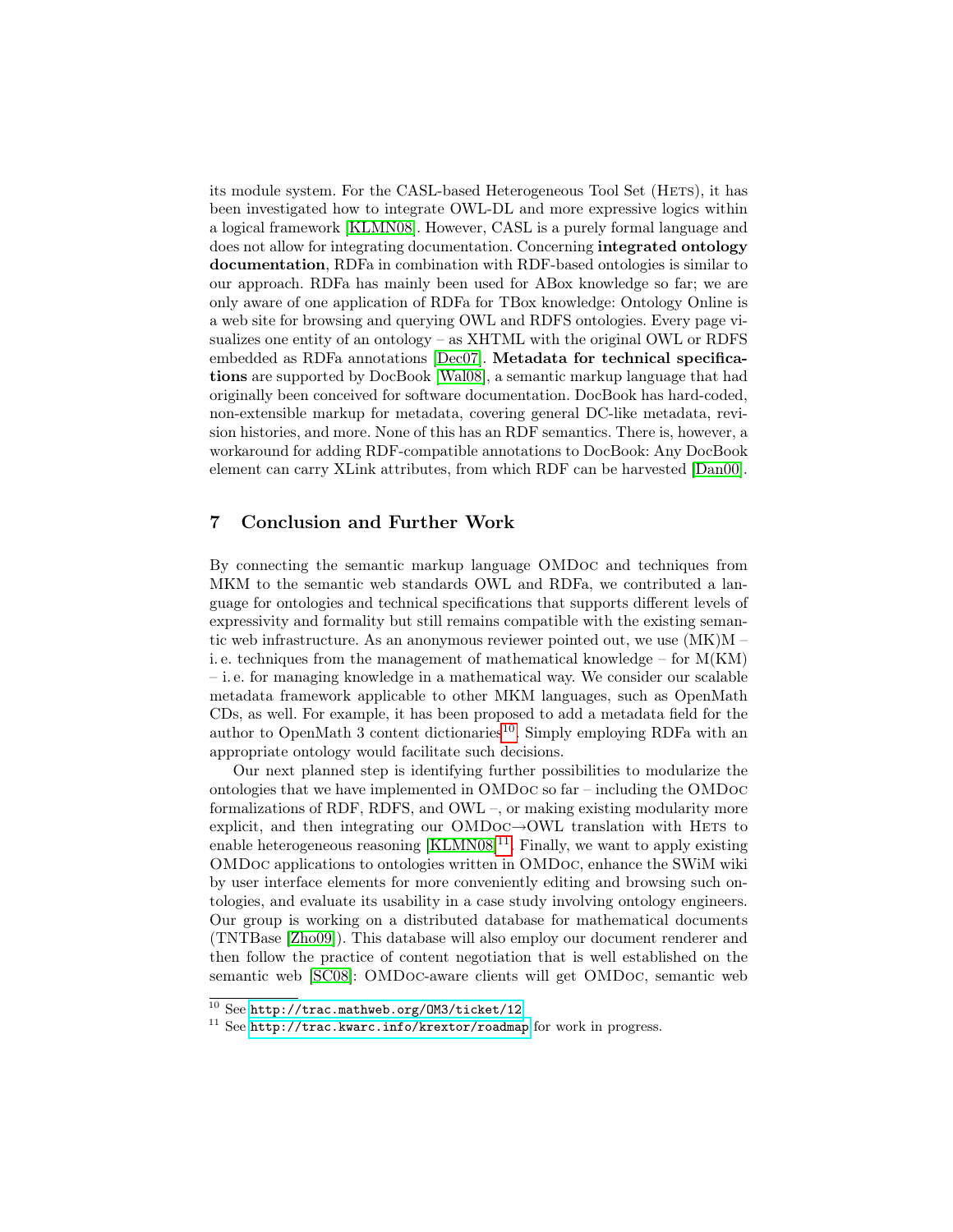clients will get extracted RDF, and web browsers will get XHTML+MathML – a foundation for a mathematical semantic web.

Acknowledgments: We would like to thank Florian Rabe for help with modeling RDF, RDFS, and OWL as OMDoc theories, Siarhei Kuryla for his contributions to the implementation, and Richard Cyganiak for sharing insights about RDFa. This work was supported by JEM-Thematic-Network ECP-038208.

## References

- <span id="page-14-11"></span>AALY08. H. Abelson, B. Adida, M. Linksvayer, and N. Yergler. ccREL: The Creative Commons Rights Expression Language. Technical report, Creative Commons, 2008. [http://wiki.creativecommons.org/Image:Ccrel-1.](http://wiki.creativecommons.org/Image:Ccrel-1.0.pdf) [0.pdf](http://wiki.creativecommons.org/Image:Ccrel-1.0.pdf).
- <span id="page-14-7"></span>ABMP08. B. Adida, M. Birbeck, S. McCarron, and S. Pemberton. RDFa in XHTML: Syntax and processing. Recommendation, W3C, 2008.
- <span id="page-14-4"></span>Alf07. R. Alford. Proposal: Deprecate membershipClass, add memberOf. E-mail, 2007. [http://lists.foaf-project.org/pipermail/foaf-dev/](http://lists.foaf-project.org/pipermail/foaf-dev/2007-May/008551.html) [2007-May/008551.html](http://lists.foaf-project.org/pipermail/foaf-dev/2007-May/008551.html).
- <span id="page-14-3"></span>BCC<sup>+</sup>04. St. Buswell, O. Caprotti, D. P. Carlisle, M. C. Dewar, M. Gaetano, and M. Kohlhase. The Open Math standard, version 2.0. Technical report, Open Math Society, 2004.
- <span id="page-14-1"></span>BCM<sup>+</sup>07. F. Baader, D. Calvanese, D. L. McGuinness, D. Nardi, and P. F. Patel-Schneider, editors. The Description Logic Handbook: Theory, Implementation, and Applications. Cambridge University Press, 2<sup>nd</sup> edition, 2007.
- <span id="page-14-0"></span>BG04. D. Brickley and R. V. Guha. RDF vocabulary description language 1.0: RDF Schema. Recommendation, W3C, 2004.
- <span id="page-14-6"></span>BLFM05. T. Berners-Lee, R. Fielding, and L. Masinter. Uniform resource identifier (URI): Generic syntax. RFC 3986, IETF, 2005.
- <span id="page-14-2"></span>BM07. D. Brickley and L. Miller. FOAF vocabulary specification 0.91. Technical report, ILRT, 2007.
- <span id="page-14-12"></span>Boj. U. Bojārs. SpecGen 4 – ontology specification generator for RDFS and OWL. <http://code.google.com/p/specgen>.
- <span id="page-14-8"></span>CGHM<sup>+</sup>08. B. Cuenca Grau, I. Horrocks, B. Motik, B. Parsia, P. Patel-Schneider, and U. Sattler. OWL 2: The next step for OWL. Web Semantics: Science, Services and Agents on the World Wide Web, 6(4), 2008.
- <span id="page-14-14"></span>Dan00. R. Daniel, Jr. Harvesting RDF statements from XLinks. Note, W3C, 2000.
- <span id="page-14-13"></span>Dec07. D. Decraene. Online ontology visualisation: Embedding OWL-RDFS syntax in XHTML with RDFa. [http://ontologyonline.blogspot.com/](http://ontologyonline.blogspot.com/2007/11/embedding-owl-rdfs-syntax-in-xhtml-with.html) [2007/11/embedding-owl-rdfs-syntax-in-xhtml-with.html](http://ontologyonline.blogspot.com/2007/11/embedding-owl-rdfs-syntax-in-xhtml-with.html), 2007.
- <span id="page-14-10"></span>Dub08. Dublin Core metadata element set, version 1.1. DCMI, 2008.
- <span id="page-14-5"></span>FGT92. W. Farmer, J. Guttman, and X. Thayer. Little theories. In D. Kapur, editor,  $11^{th}$  Conference on Automated Deduction, volume 607 of LNCS, Saratoga Springs, NY, USA, 1992. Springer.
- <span id="page-14-9"></span>GLR09. Jana Giceva, Christoph Lange, and Florian Rabe. Integrating web services into active mathematical documents. In MKM/Calculemus, LNAI. Springer, 2009. In Press.